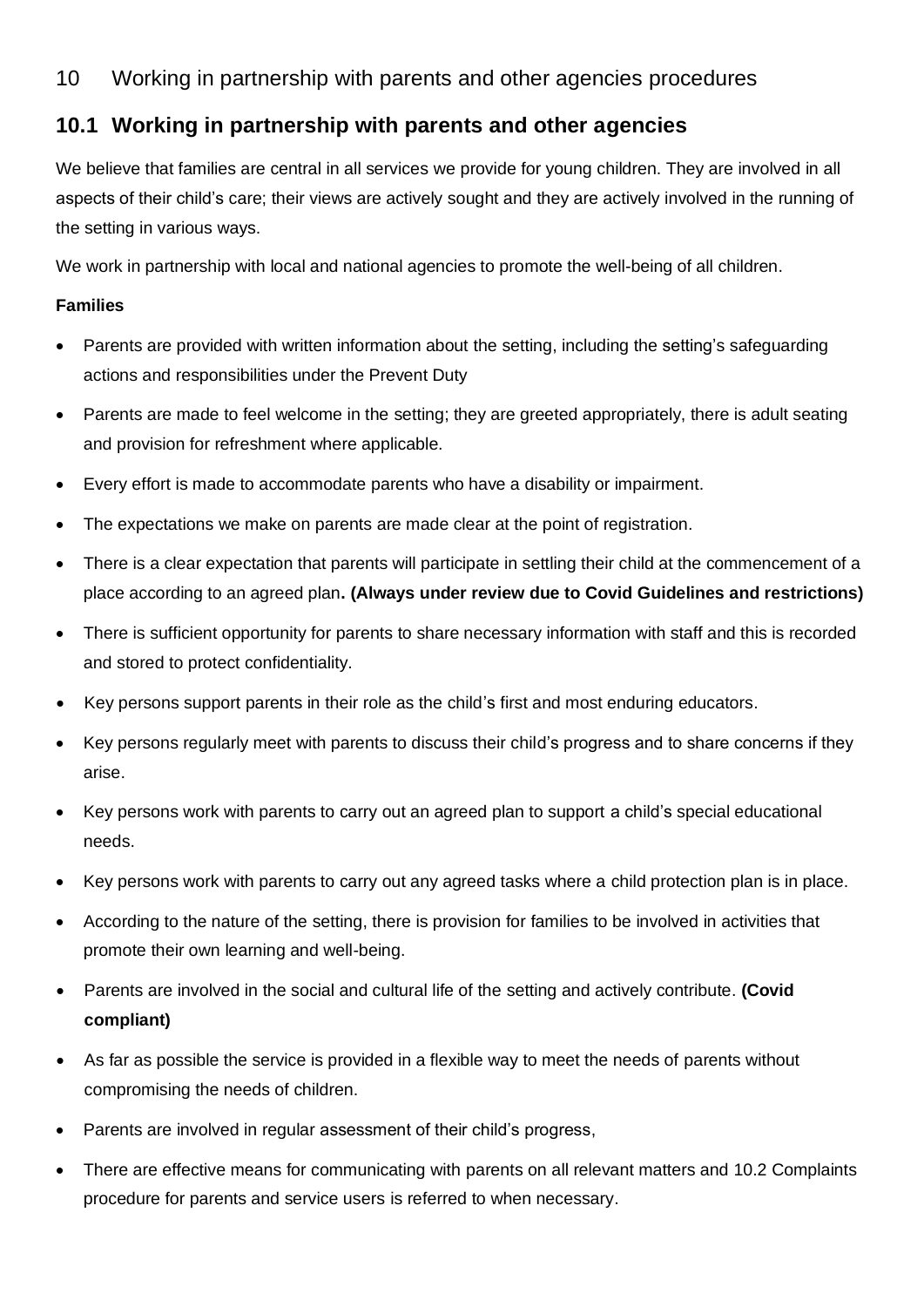- Every effort is made to provide an interpreter for parents who speak a language other than English and to provide translated written materials.
- Information about a child and their family is kept confidential within the setting. The exception to this is where there is cause to believe that a child may be suffering, or is likely to suffer, significant harm, or where there are concerns regarding their child's development that need to be shared with another agency. Parental permission will be sought unless there are reasons not to, to protect the safety of the child.
- Parental consent is sought to administer medication, take a child for emergency treatment, take a child on an outing and take photographs for the purposes of record keeping.
- Parents' views are sought regarding changes in the delivery of the service
- Parents are actively encouraged to participate in decision making processes via a parent forum.
- There are opportunities for parents to take active roles in supporting their child's learning in the setting: informally through helping out or activities with their child, or through structured projects engaging parents and staff in their child's learning.

### **Agencies**

- We work in partnership or in tandem with local and national agencies to promote the wellbeing of children.
- Procedures are in place for sharing of information about children and families with other agencies, as out in procedures 07.2 Confidentiality, recording and sharing information.
- Information shared by other agencies (third party information) is also kept in confidence and not shared without consent from that agency.
- When working in partnership with staff from other agencies, individuals are made to feel welcome in the setting and professional roles are respected.
- Staff follow the protocols for working with agencies, for example on child protection.
- Staff from other agencies do not have unsupervised access to the child they are visiting in the setting and do not have access to any other children during their visit.
- Staff do not casually share information or seek informal advice about any named child/family.
- We consult with and signpost to local and national agencies who offer a wealth of advice and information promoting staff understanding of issues facing them in their work and who can provide support and information for families. For example, ethnic/cultural organisations, drug/alcohol agencies, welfare rights advisors or organisations promoting childcare and education, or adult education.